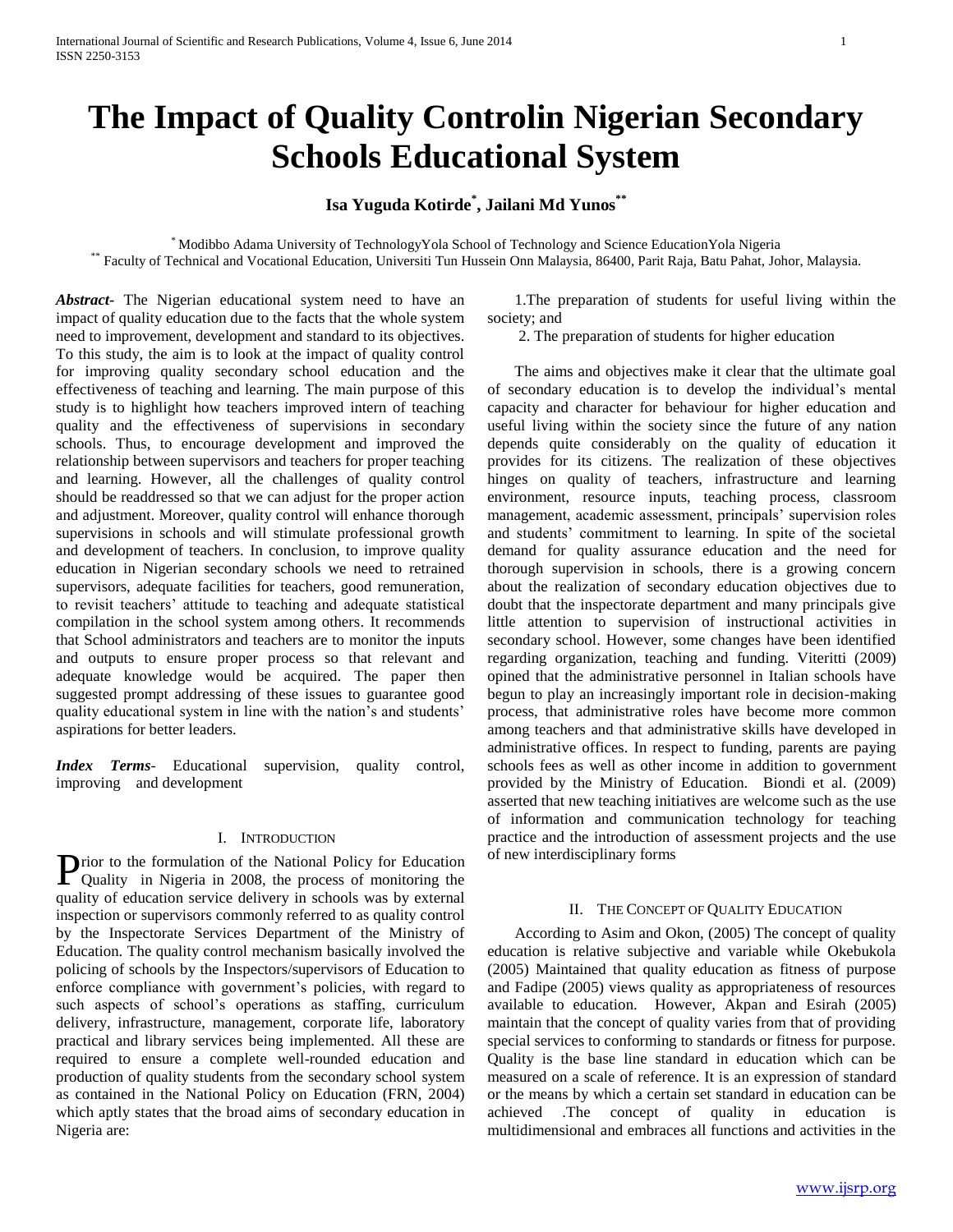academic sphere (Maduewesi, 2005).It involves quality of students, instructors/facilitators, instruction, facilities and equipment, academic programmes, curricula and assessment of students' performance. The quality according to Cavanaugh (2002) may include quantitative elements such as completion rates, student performance, and student evaluations of the learning experience or outcome product.

#### III. QUALITY CONTROL AND EDUCATION

 Quality is concerned with how good or bad a product is. It is about the standard of something when compared with other things. It therefore presupposes that there is a standard set against which the outcome is compared. Jaiyeoba and Atanda (2005) posited that quality is synonymous with standard, efficiency, excellence, relevance and worthiness. When applied to education, it is the success with which an institution provides educational environment which enables students to effectively achieve worthwhile learning goals including appropriate academic standard. Still linking quality to education, Aigboje (2007) refers quality to excellence or more of societal values embodied in the school curricula. This involves stages and activities that take place until certificates are issued. According to Babalola,(2004) Thus, an education of high quality should have high quality students, teachers, facilities, school curriculum and government policies as inputs. The manner in which the inputs are processed from the beginning to the final years of an educational programme and the quality of assessment of the entire teaching-learning activities, also constitute important aspects of education. Quality education deals with proactive means of ensuring quality of inputs, teaching-learning process, academic achievement of pupils and school environment before things get out of hands. Quality outputs could be viewed in terms of achievement that is what the students learn in terms of skills, knowledge, attitude and behavior, attainment that is number of students who have completed prescribed academic programmes and quality of degrees or certificates awarded; standard that is the official learning and what the society expects.

#### IV. ROLE OF STUDENTS TO QUALITY EDUCATION

 In Educational System, Students play a vital role into the education system. Without them, all other activities/ objectives cannot be achieved. At the entry point of the educational system, the students are expected to be of high quality in terms of moral. That is, they should meet the expected standard of the level or class in which they are to be enrolled for an academic purpose. Incidentally, students of poor ability have been admitted or promoted into higher classes in our educational institutions. Ezezobor (1983), wondered if products of such free primary and secondary education were going to be enrolled for General Certificate of Education. They were not seriously groomed for that type of examination, he concluded Quality education demands that students should be of required standard before they are admitted into schools and also demands that they should not be promoted if they are of low standard. According to Ebenebe (1998), opined that admission of children with very poor academic standards into secondary schools, as a way of laying

the foundation for indiscipline and violated the ethics of education.

### V. THE ROLES OF TEACHERS TO QUALITY EDUCATION

 According to Federal Republic of Nigeria, (2004) stated that 'no education system may rise above the quality of its teachers' incidentally, many teachers are lacking in good quality which can enhance meaningful teaching. As teachers to be quality they most purposes the Quality of teaching to be given by this category of teachers is likely to be low, and this will have adverse effects on the learners. Conversely, teachers of high quality could impart right and good skills, knowledge and attitude. Teachers are therefore, constitute a major factor of quality education in teaching and learning aspect.

 According to Adegoke,(2003). In curriculum planning and implementation, attention is expected to be paid to the four pillars of learning which were advocated that learning to know, learning to do, learning to be, and learning to live together. When these aspect are adequately considered in the curriculum, the educational system will be functional and its recipient will be self-reliant. Even students 'with poor skill and knowledge acquisition the four areas, there is virtually no subject on the secondary school curriculum where there are no topics which teachers find difficulty to teach Okebukola, (2005). Though, this problem may be due to poor teacher preparation or poor teaching-learning environment, the problem may be inherent in the curriculum itself but also teachers are to be considered while planning a school curriculum contents for the students

#### Va**.** THE ROLE OF SCHOOL FACILITIES FOR QUALITY EDUCATION

 Facilities can be generally defined as buildings, properties and major infrastructure which include physical and material assets (IES, 2006) Facilities in schools are materials resources that enhance teaching and learning thereby making the process and progress meaningful and purposeful. Facilities in schools can be defined as the entire school plant which school administrators, teachers and students harness, allocate and utilize for the smooth learning and efficient management of any educational institution, for the main objective of bringing about effective and purposeful teaching and learning experiences (Asiyai. 2012).According to Emetarom (2004) facilities in schools are the physical and spatial enablers of teaching and learning which will increase the production of results. School facilities serve as pillars of support for effective teaching and learning. furniture and recreational facilities, among others. They constitute vital inputs which are capable of achieving good results when combined with other resources in adequate quality and quantity. Teaching facilities include all of the infrastructure and material resources that are used to support the delivery of quality education. Infrastructure refers to basic physical and organizational structures needed for the successful running of the institution (Bakare, 2009). Studies have also shown that the condition of facilities in schools have a strong effect on quality academic performance of students. Chan Asiyai, (2012) found that students who were taught in modernized buildings scored consistently higher across a range of standardized tests. Adeboyeje (2000) reported that schools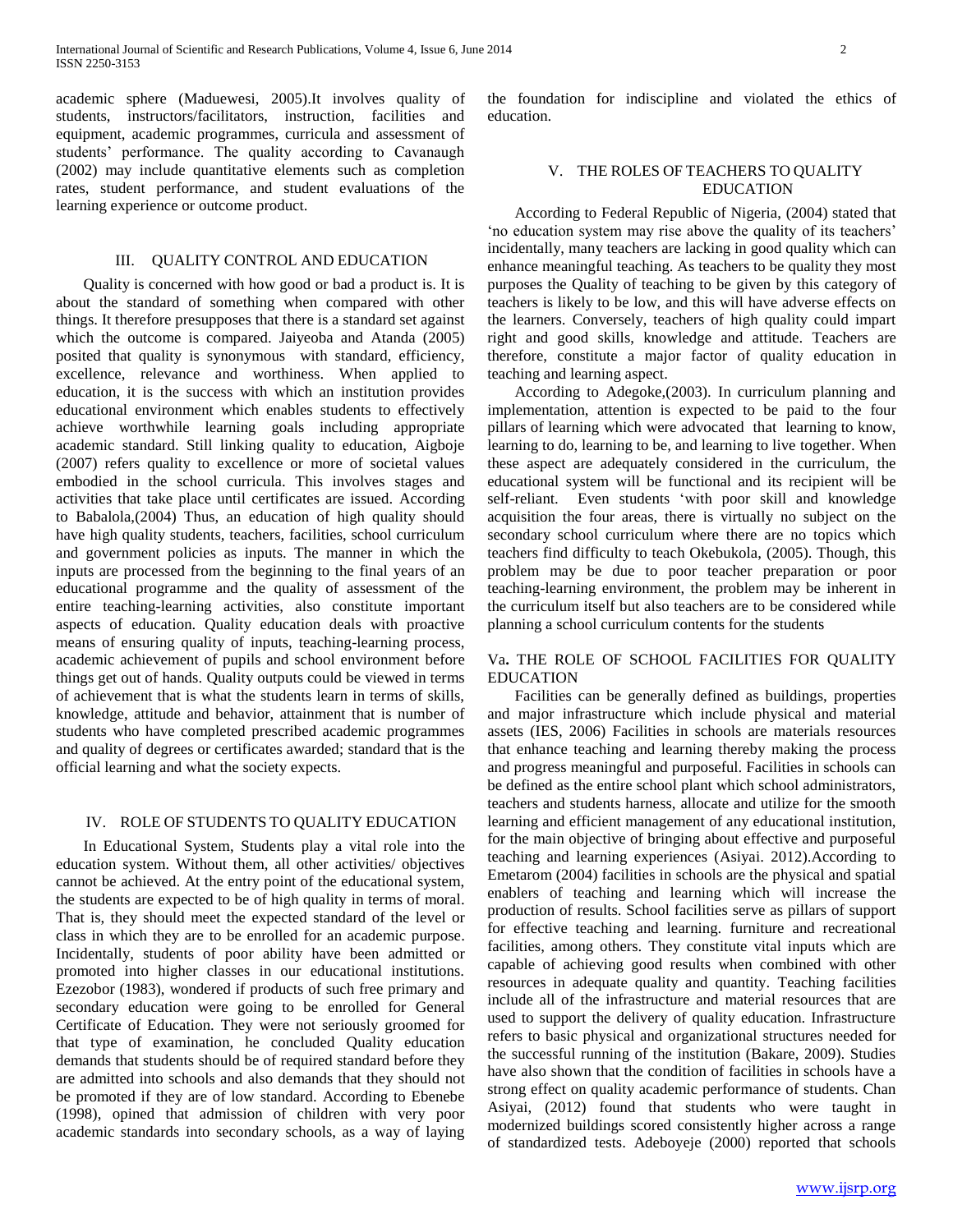with well-coordinated plant planning and quality control, maintenance practices recorded better students' result performance. Quality and Conducive school with physically decorated environment will enhance students 'school attendance, involvement in academic activities and academic performance will yield positively.

 However, poor supply, poor maintenance and management will yield poor quality of teaching and learning in all schools. facilities are regular features in secondary schools. This will encourage a conducive environment for knowledge and skill acquisition.

#### Vb. CHALLENGES OF QUALITY CONTROL IN EDUCATION

 According to Babalola (2007) on his own listed the following as some of the challenges especially as it relates to inspection which is a tool for sustaining quality education.

1. using of unqualified and untrained personnel in the inspectorate services which result in poor quality control and management.

- 2. Shortage of manpower in the inspectorate division.
- 3. Lack of adequate statistical compilation in the school system.
- 4. Inadequate funds and resources for inspection operation.
- 5. Lack of training for would-be a problem to school inspectors.
- 6. Inadequate facilities in the inspectorate.

7..Non-implementation/inadequate implementation of `recommendation in inspection reports which results in discouragement in producing high quality inspection reports.

8. Lack of cooperative attitude by some principals.

9. Political instability and frequent policy change.

10. Overload of administrative duties in addition to inspection tours, travels, etc.

11. Occupational hazards associated with road or river travels on inspection tours.

#### VI. CONCLUSION

 The ultimate aims and objectives make it clear that the goal of secondary education is to develop the individual's mental capacity and character for behaviour for higher education and useful living within the society since the future of any nation depends quite considerably on the quality of education it provides for its citizens. The realization of these objectives hinges on quality of teachers, infrastructure and learning environment, resource inputs, teaching process, classroom management, academic assessment, principals' supervision roles and students' commitment to learning now is necessary for government and the stakeholder to embark on quality education for nation building**.**

#### REFERENCES

- [1] Adegoke, B. A. (2003) Teachers influence as determinant of dependent rone students learning outcome in senior secondary schools Geometry in Ibadan south east, Nigeria. Unpublished Ph.D. Thesis, Ibadan. Ibadan
- [2] Asiyai, R. I. (2012). Assessing School Facilities in Public Secondary chools in Delta State, Nigeria. African Research Review International ultidisciplinary Journal: 6(2), 192-205
- [3] Akpan. C. P. & Esirah, E. (2005). Strategies for Realistic Quality Assurance in Knowledge Generation in Tertiary Institutions in Nigeria. In N. Ezeh & N. Onyegegbu (eds).
- [4] Aigboje, CD, (2007).Strategies for improving the quality of academic staff n universities for quality assurance. In: JB Babalola, GD Akpa, AO Ayeni O Adedeji (Eds.): Higher Education. Ibadan: NAEAP, pp. 455- 461.
- [5] Asim, A. E & Okon, J. E.(2005). Strategizing For Realistic Quality Assurance in the Nigerian University System. In D.N. Ezeh & N. Onyegegbu (eds). Knowledge Generation and Dissemination: Issues and Challenges in Nigerian Universities. Enugu: Pearls & Gold. W.-K. Chen, Linear Networks and Systems (Book style).Belmont,CA: Wadsworth, 1993, pp. 123–135.
- [6] Biondi, G., Mosa, E. and Panzavolta, S. (2009), "Autonomia e innovation: scenario possibility trateoria erotica", Working Paper No. 16, Fondazione Giovanni Agnelli, Torino, February
- [7] Bakare, T. V. (2009). A Consideration of the Adequacy of Teaching Facilities in the Universities of the South Western Zone of Nigeria. Available at: hero.uwc.ac.za/index.php?module=cshe&action...f (Accessed; March, 25th 2013).
- [8] BABALOLA,J.F. (2007) Introduction to Human Anatomy and Physiology: Ibadan University Press; ISBN 978 978 069 337 4
- [9] Babalola, J.B (2004). Quality assurance and child friendly strategies for improving public school effectiveness and teacher performance in a democratic Nigeria. In E.O
- [10] Fagbamiye;J.BBabalola; M.Fabunmi; & A.O.Ayeni (Eds.) Management of primary and secondary education in Nigeria. Ibadan: NAEP pp. 303-312.
- [11] Cavanaugh.(2002).Preparingteachersfor the inclusion classroom: understanding assistive technology and its role in education. Presented at the annual meeting of the Oxford Round Table: Oxford University, Oxford, Great Britain
- [12] Ezezobor, S. (1983). Test, evaluation and performance in Nigeria. In. S. Adesina, K Akinyemi & K. Ajayi (Eds.) Nigerian education: Trends and Issues. Ife: University of Ife Press.
- [13] Ebenebe, R.C. (1998). Discipline and education: The Nigerian secondary school case. In R.N. Achunine & E.O. Irondi (Eds).Management and administration of secondary education: Issues, policies, realities and challenges. Owerri:Totam Publishers Limited. Pp240-259
- [14] Federal Republic of Nigeria (2004). National policy in education 4th ed.). Lagos: NERDC Press .
- [15] Fadipe Joseph O. A.and Opoola T. O. 2005)."On the Norm of the Pre-Schwarzian derivatives", Nigeria Journal of Pure and Applied Sciences,Vol. 20, 187-2878
- [16] IES-Institute of Educational Sciences.(2006) Post-Secondary Education Facilities Inventory and classification manual 6 edition. Washington: National Centre for Education Statistics
- [17] Jaiyeoba A.O. and Atanda A.I. (2005): Quality Sustenance in Nigerian Education System: Government Challenges in Akpa et al (Eds) Deregulating the Provision and Management of Education in Nigeria. Nigerian Association for Educational Administration and Planning. 98-103
- [18] Maduewesi, E. J. (2005). Benchmarks and Global Trends in Education. Benin City, Nigeria.Dasylva Okebukola, P. (2005). Quality Assurance in the Nigerian University System. Keynote address Presented at the 2005 Fellowship Seminar /Award of the Curriculum Organization of Nigeria held at the University of Jos, Nigeria on 6th April, 2005
- [19] Viteritti, A. (2009), "A Cinderella or a princess? The Italian school between practices and reforms", Italian Journal of Sociology of Education, Vol. 3No3, pp. 10-32.

#### **AUTHORS**

**First Author** – Isa Yuguda Kotirde, Modibbo Adama University of Technology Yola School of Technology and Science Education Yola Nigeria, isakotirde@yahoo.com **Second Author** – Jailani Md Yunos, Faculty of Technical and Vocational Education, Universiti Tun Hussein Onn Malaysia,